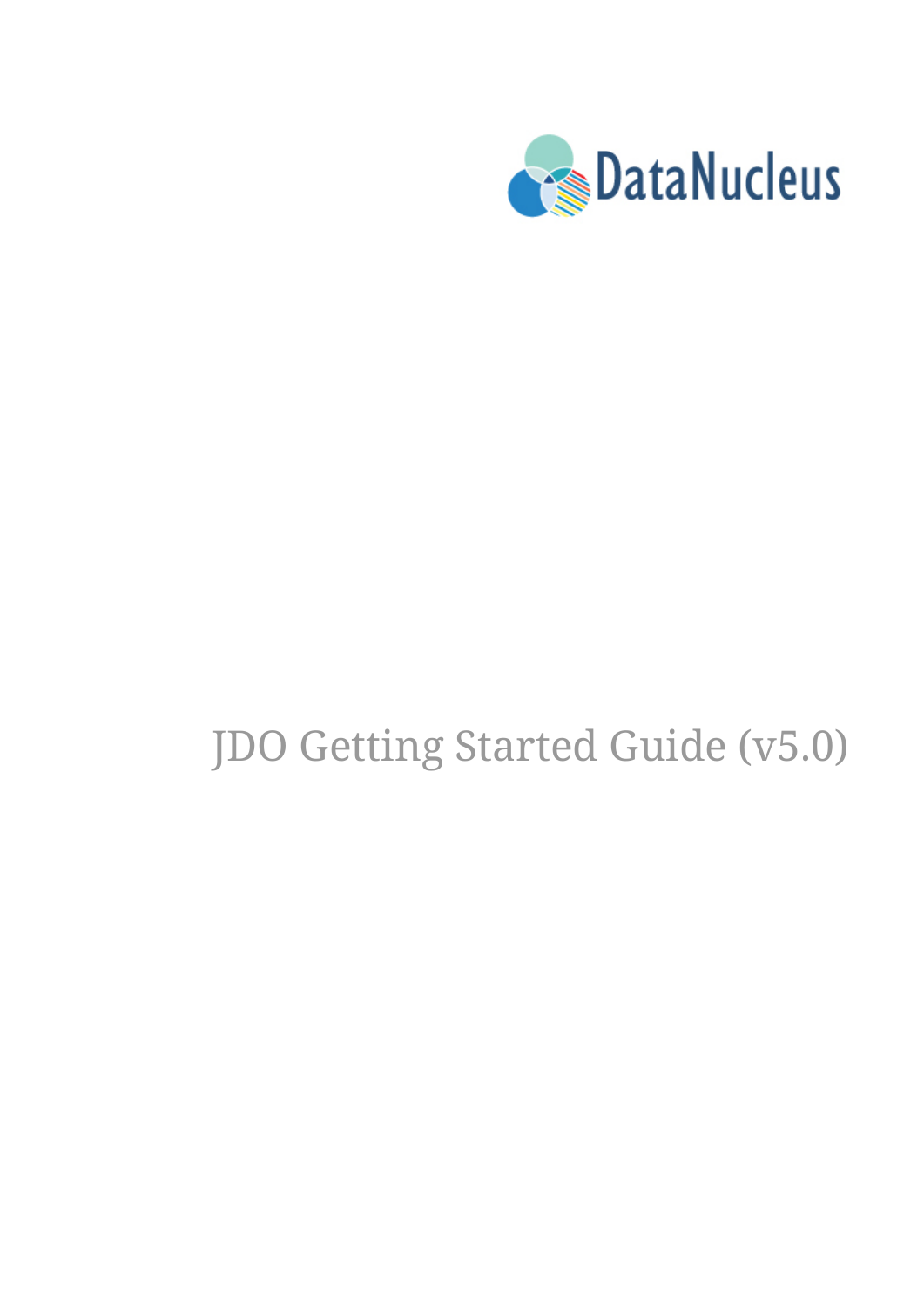## **Table of Contents**

| Step 1 : Take your model classes and mark which are persistable  4 |  |
|--------------------------------------------------------------------|--|
|                                                                    |  |
|                                                                    |  |
|                                                                    |  |
|                                                                    |  |
|                                                                    |  |
|                                                                    |  |
|                                                                    |  |
|                                                                    |  |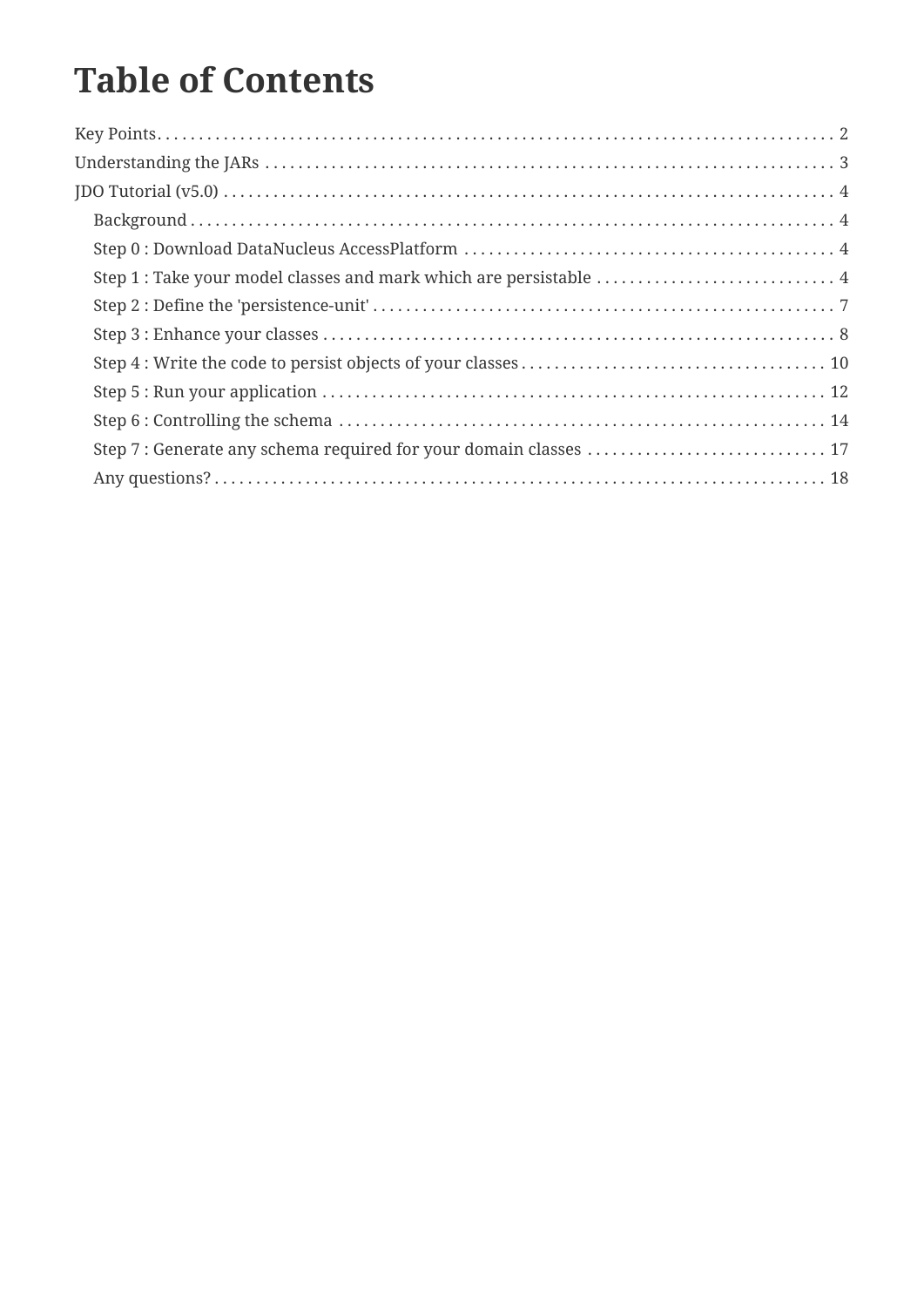Developing applications is, in general, a complicated task, involving many components. Developing all of these components can be very time consuming. The Java Data Objects API (JDO) was designed to alleviate some of this time spent, providing an API to allow java developers to persist object-oriented data into any database, and providing a query language using the same Java syntax as the developer is already familiar with.

DataNucleus JDO provides an implementation of this JDO *standard*, allowing you, the user, to persist your object-oriented data to not only the RDBMS datastores the standard was intended for, but also to a wide range of other datastores. These include popular map stores such as Cassandra and HBase, the Neo4j graph store, spreadsheets in Excel or OpenDocument formats, JSON formatted Amazon and Google Storage options, the popular MongoDB JSON-like document store, as well as ubiquitous LDAP and more besides.

DataNucleus doesn't purport to be the best solution to every problem. For example, where you want to bulk persist large amounts of data then other solutions that get closer to the datastore API would be more appropriate. Where you want to tailor the precise query sent to the datastore to take advantage of some datastore-specific feature is another situation in which you may find a hand-crafted solution more appropriate. That said, the range of capabilities of DataNucleus JDO cover a wide range of use-cases, the barrier to entry for use of DataNucleus us very low. You do not need to necessarily be an expert in all features of the chosen datastore to use it. It shields you from the majority of the more routine handling, whilst still letting you have a high degree of control over its behaviour and we hope that you benefit from its features.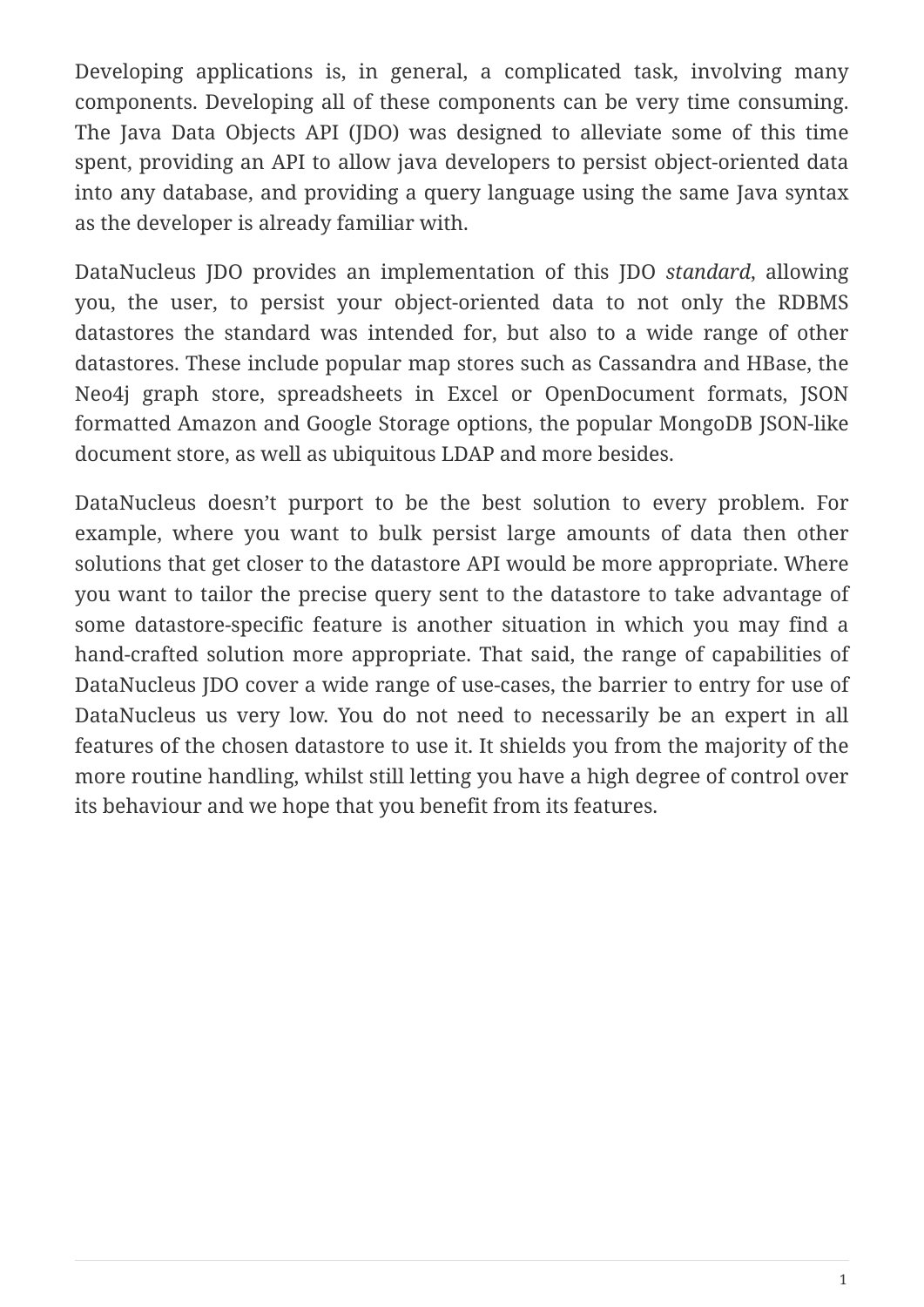## <span id="page-3-0"></span>**Key Points**

There are some key points to bear in mind when starting using JDO for java persistence.

- Your classes should be exactly that, *your* classes. DataNucleus imposes little to nothing on you. The DataNucleus enhancer provides for adding on a *default constructor* if you haven't provided one.
- Your JDO persistent classes need [bytecode enhancing](enhancer.html) for use in the persistence process, but this can be an automatic post-compilation step.
- To persist objects of classes you firstly need to **define which classes are persistable, and how they are persisted**. Start under the [JDO Mapping Guide](mapping.html)
- Use of JDO requires a [PersistenceManagerFactory](persistence.html#pmf) to access the datastore.
- The persistence itself is controlled by a [PersistenceManager](persistence.html#pm) and each object to be persisted will have different [lifecycle states](persistence.html#lifecycle) that you need to have an understanding of.
- You retrieve objects either by their identity, or using a [query.](query.html) With JDO you can use JDOQL or SQL query languages
- You will need javax.jdo as well as datanucleus-api-jdo, datanucleus-core and the datanucleus-XXX jar for whichever datastore you are using.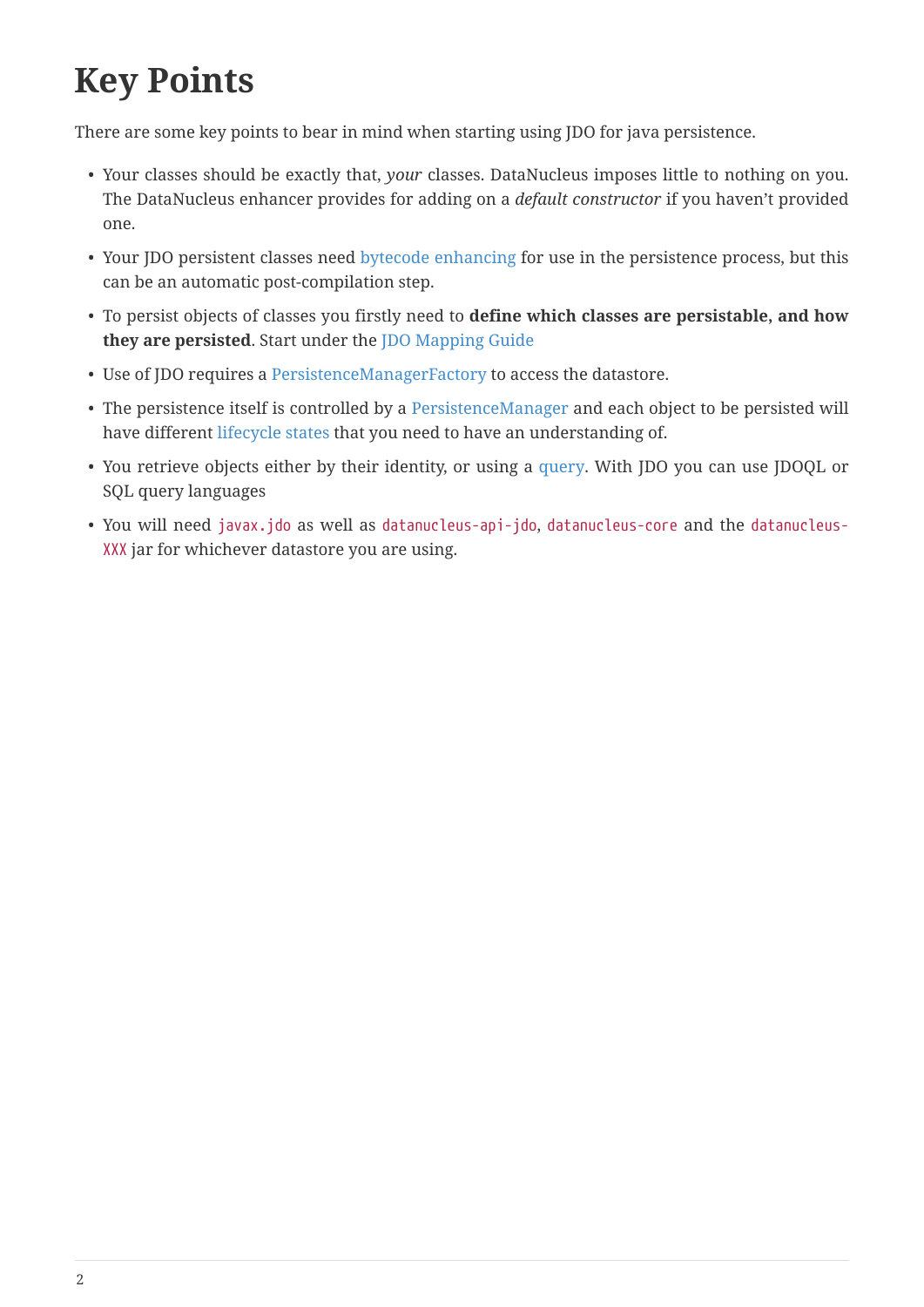# <span id="page-4-0"></span>**Understanding the JARs**

DataNucleus has a modular architecture and you will need to make use of multiple JARs in your application, as follows

- javax.jdo.jar : This is the JDO API. This is basically a collection of interfaces, annotations and helper classes.
- datanucleus-api-jdo.jar : This is DataNucleus' implementation of the JDO API. It implements the interfaces defined in *javax.jdo.jar*.
- datanucleus-core.jar : This provides the basic DataNucleus persistence mechanism, and is required by all DataNucleus plugins.
- datanucleus-{datastore}.jar ({datastore} is 'rdbms', 'mongodb', 'cassandra', etc) : This provides persistence to the specific type of datastore that the JAR is for.
- datanucleus-jdo-query.jar : This provides an *annotation processor* and is used by the JDO Typed Query mechanism to generate the Q classes used at runtime.

There are various additional JARs that can be used, providing support for additional (non-standard) types, or features (such as third-party caching products).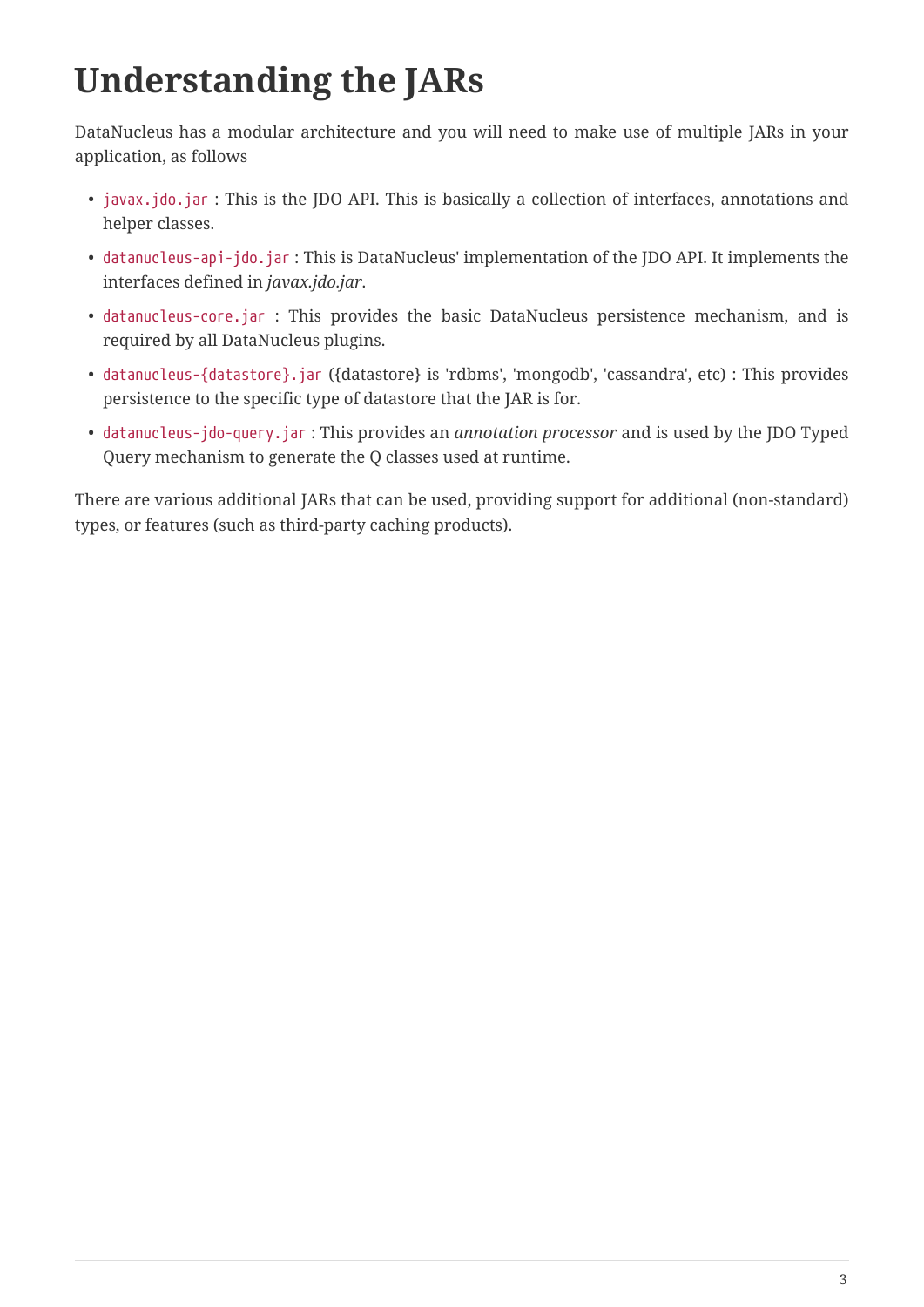## <span id="page-5-0"></span>**JDO Tutorial (v5.0)**

Download

Source Code (GitHub)

#### <span id="page-5-1"></span>**Background**

An application can be JDO-enabled via many routes depending on the development process of the project in question. For example the project could use Eclipse as the IDE for developing classes. In that case the project would typically use the [DataNucleus Eclipse plugin](tools.html#eclipse). Alternatively the project could use Ant, [Maven](tools.html#maven) or some other build tool. In this case this tutorial should be used as a guiding way for using DataNucleus in the application. The JDO process is quite straightforward.

- [Step 0](#page-5-2) : Download DataNucleus AccessPlatform
- [Step 1](#page-5-3) : Define their persistence definition using Meta-Data.
- [Step 2](#page-8-0) : Define the "persistence-unit"
- [Step 3](#page-9-0) : Compile your classes, and instrument them (using the DataNucleus enhancer).
- [Step 4](#page-11-0) : Write your code to persist your objects within the DAO layer.
- [Step 5](#page-13-0) : Run your application.

We will take this further with 2 optional steps, showing how you can control the generated schema, and indeed how you generate the schema for your classes

- [Step 6](#page-15-0) : Controlling the schema
- [Step 7](#page-18-0) : Generate the database tables where your classes are to be persisted

The tutorial guides you through this. You can obtain the code referenced in this tutorial from [SourceForge](https://sourceforge.net/projects/datanucleus/files/datanucleus-samples/) (one of the files entitled "datanucleus-samples-jdo-tutorial-\*").

#### <span id="page-5-2"></span>**Step 0 : Download DataNucleus AccessPlatform**

You can download DataNucleus in many ways, but the simplest is to download the distribution zip appropriate to your datastore. You can do this from [SourceForge DataNucleus download page](https://sourceforge.net/projects/datanucleus/files/datanucleus-accessplatform/). When you open the zip you will find DataNucleus jars in the *lib* directory, and dependency jars in the *deps* directory.

### <span id="page-5-3"></span>**Step 1 : Take your model classes and mark which are persistable**

For our tutorial, say we have the following classes representing a store of products for sale.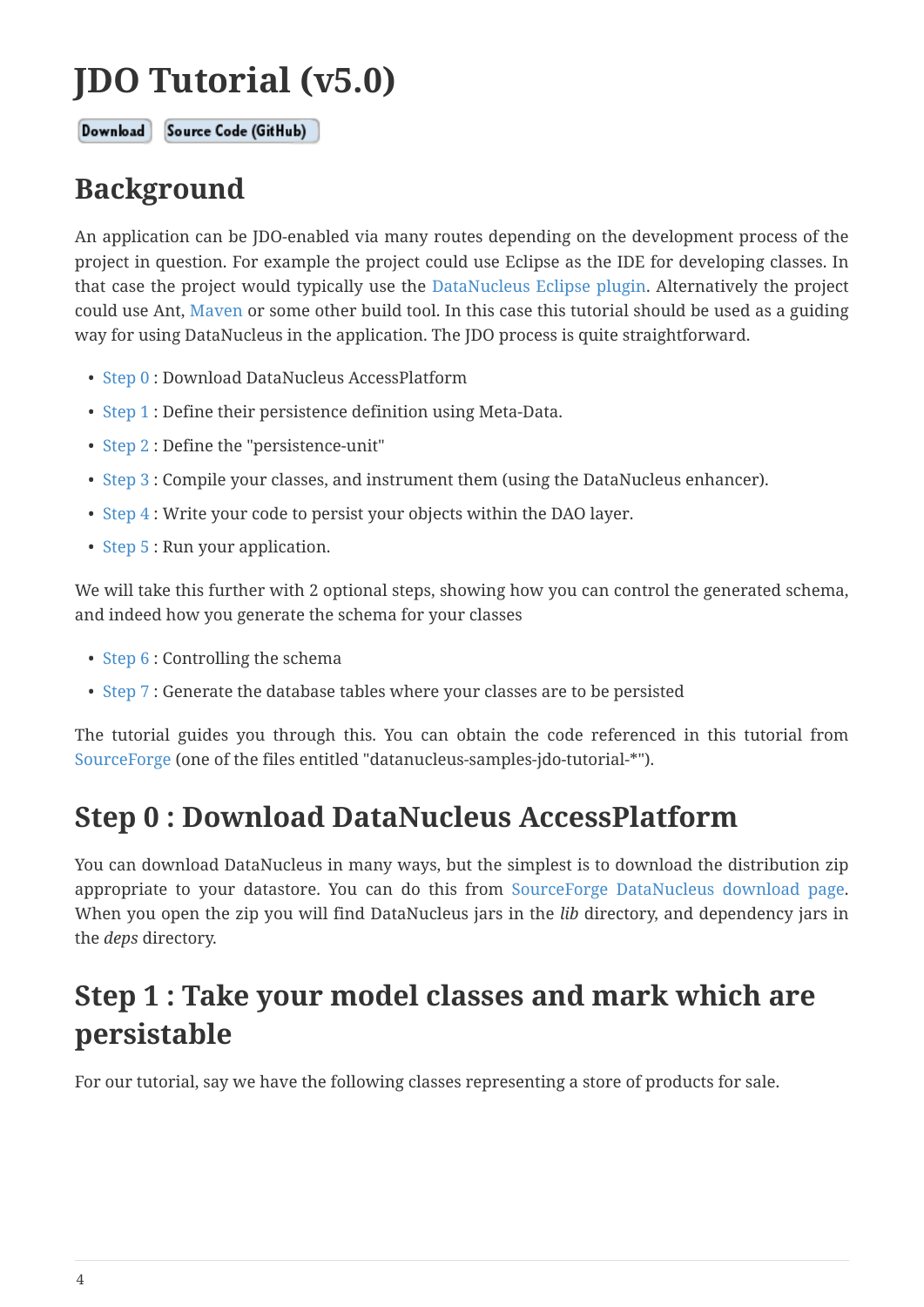```
package org.datanucleus.samples.jdo.tutorial;
public class Inventory
{
      String name = null;
      Set<Product> products = new HashSet<>();
      public Inventory(String name)
      {
          this.name = name;
      }
      public Set<Product> getProducts() {return products;}
}
```

```
package org.datanucleus.samples.jdo.tutorial;
public class Product
{
      long id;
      String name = null;
      String description = null;
      double price = 0.0;
      public Product(String name, String desc, double price)
      {
          this.name = name;
          this.description = desc;
          this.price = price;
      }
}
```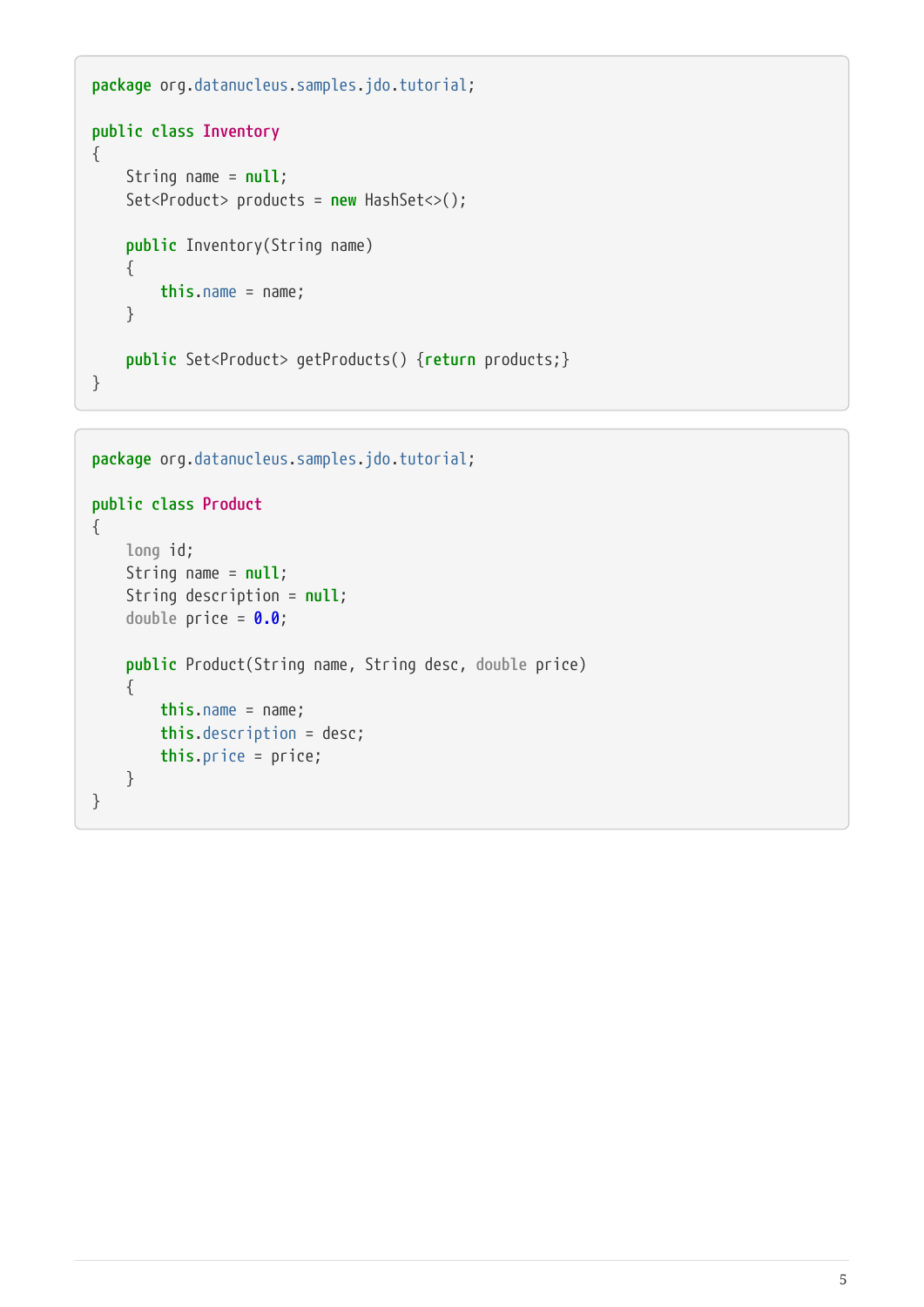```
package org.datanucleus.samples.jdo.tutorial;
public class Book extends Product
{
      String author=null;
      String isbn=null;
      String publisher=null;
      public Book(String name, String desc, double price, String author, String isbn,
String publisher)
      {
          super(name,desc,price);
          this.author = author;
          this.isbn = isbn;
          this.publisher = publisher;
      }
}
```
So we have a relationship (Inventory having a set of Products), and inheritance (Product-Book). Now we need to be able to persist objects of all of these types, so we need to **define persistence for them**. There are many things that you can define when deciding how to persist objects of a type but the essential parts are

- Mark the class as *PersistenceCapable* so it is visible to the persistence mechanism
- Identify which field(s) represent the identity of the object (or use datastore-identity if no field meets this requirement).

So this is what we do now. Note that we could define persistence using XML metadata, annotations or via the JDO API. In this tutorial we will use annotations.

```
package org.datanucleus.samples.jdo.tutorial;
@PersistenceCapable
public class Inventory
{
      @PrimaryKey
      String name = null;
      ...
}
```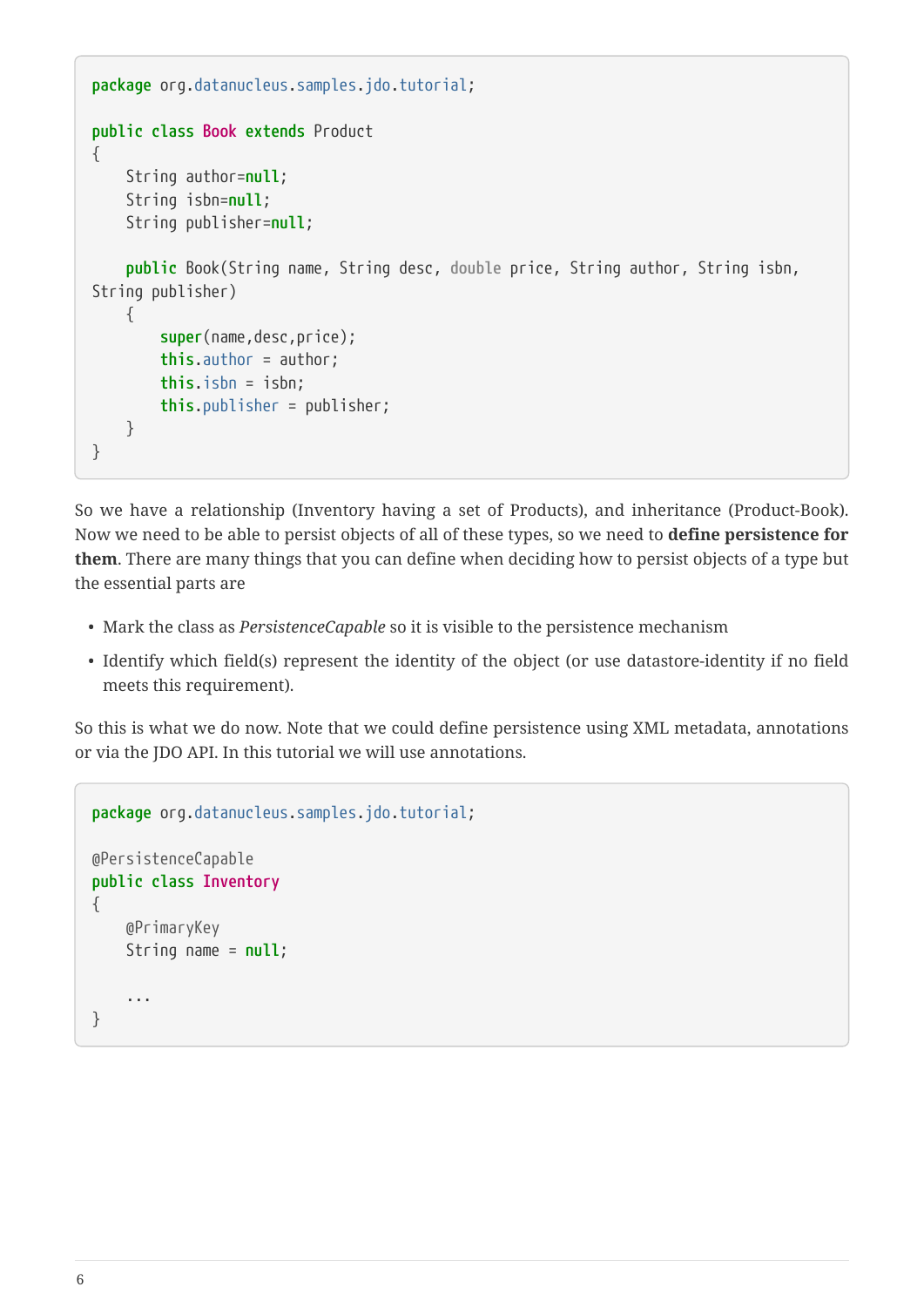```
package org.datanucleus.samples.jdo.tutorial;
@PersistenceCapable
public class Product
{
      @PrimaryKey
      @Persistent(valueStrategy=IdGeneratorStrategy.INCREMENT)
      long id;
      ...
}
```

```
package org.datanucleus.samples.jdo.tutorial;
@PersistenceCapable
public class Book extends Product
{
      ...
```
}

Note that we mark each class that can be persisted with *@PersistenceCapable* and their primary key field(s) with @PrimaryKey. In addition we defined a *valueStrategy* for Product field *id* so that it will have its values generated automatically. In this tutorial we are using **application identity** which means that all objects of these classes will have their identity defined by the primary key field(s). You can read more in [datastore identity](mapping.html#datastore_identity) and [application identity](mapping.html#application_identity) when designing your systems persistence.

#### <span id="page-8-0"></span>**Step 2 : Define the 'persistence-unit'**

Writing your own classes to be persisted is the start point, but you now need to define which objects of these classes are actually persisted. You do this via a file META-INF/persistence.xml at the root of the CLASSPATH. Like this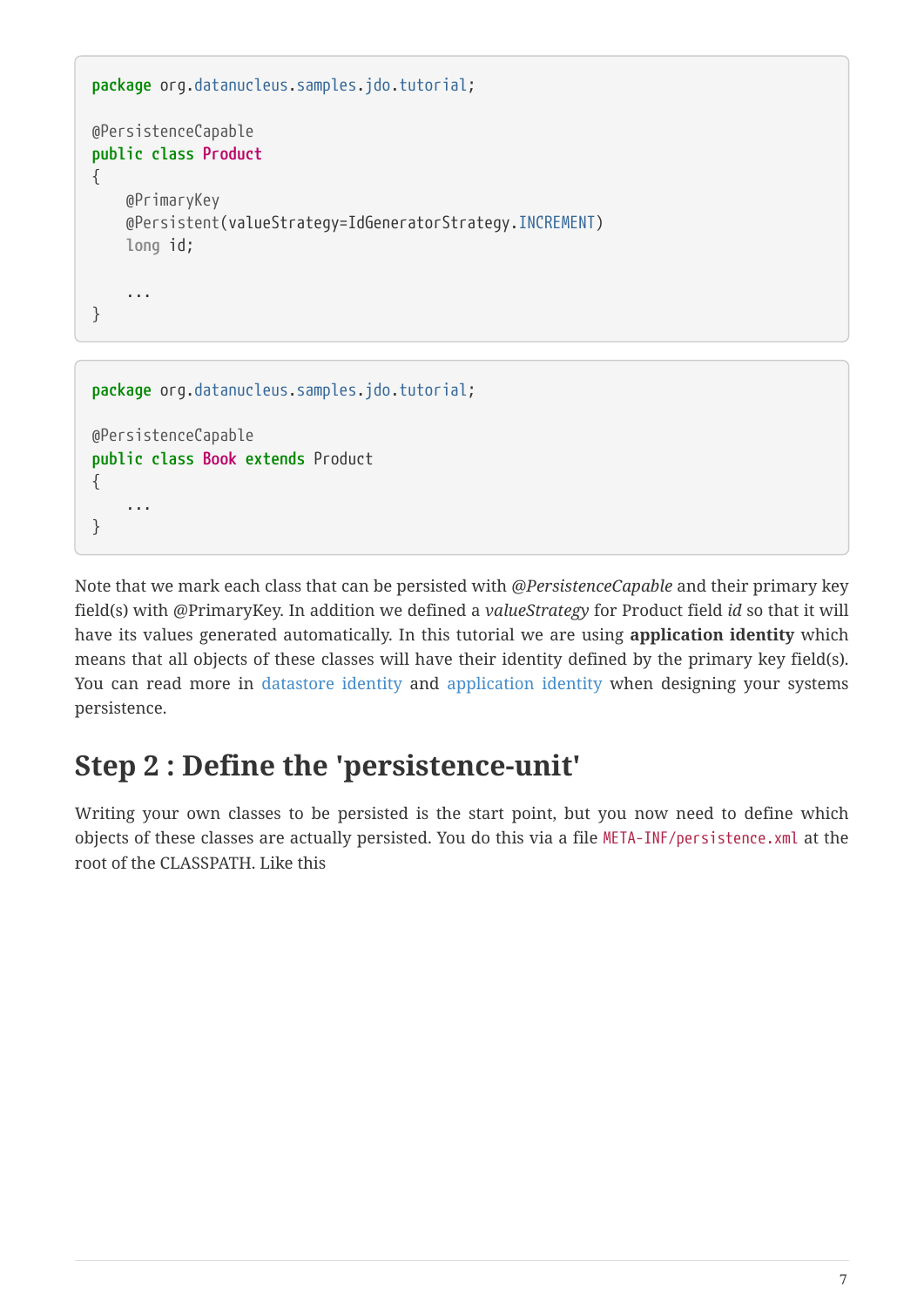```
<?xml version="1.0" encoding="UTF-8" ?>
<persistence xmlns="http://xmlns.jcp.org/xml/ns/persistence"
      xmlns:xsi="http://www.w3.org/2001/XMLSchema-instance"
      xsi:schemaLocation="http://xmlns.jcp.org/xml/ns/persistence
          http://xmlns.jcp.org/xml/ns/persistence/persistence_2_1.xsd" version="2.1">
      <!-- JDO tutorial "unit" -->
      <persistence-unit name="Tutorial">
          <class>org.datanucleus.samples.jdo.tutorial.Inventory</class>
          <class>org.datanucleus.samples.jdo.tutorial.Product</class>
          <class>org.datanucleus.samples.jdo.tutorial.Book</class>
          <exclude-unlisted-classes/>
          <properties>
              <!-- Properties for runtime configuration will be added here later, see
below \rightarrow  </properties>
      </persistence-unit>
</persistence>
```
Note that you could equally use a properties file to define the persistence with JDO, but in this tutorial we use persistence.xml for convenience.

#### <span id="page-9-0"></span>**Step 3 : Enhance your classes**

DataNucleus JDO relies on the classes that you want to persist implementing *Persistable*. You could write your classes manually to do this but this would be laborious. Alternatively you can use a postprocessing step to compilation that "enhances" your compiled classes, adding on the necessary extra methods to make them *Persistable*. There are several ways to do this, most notably at postcompile, or at runtime. We use the post-compile step in this tutorial. **DataNucleus JDO** provides its own byte-code enhancer for instrumenting/enhancing your classes (in *datanucleus-core*) and this is included in the DataNucleus AccessPlatform zip file prerequisite.

To understand on how to invoke the enhancer you need to visualise where the various source and jdo files are stored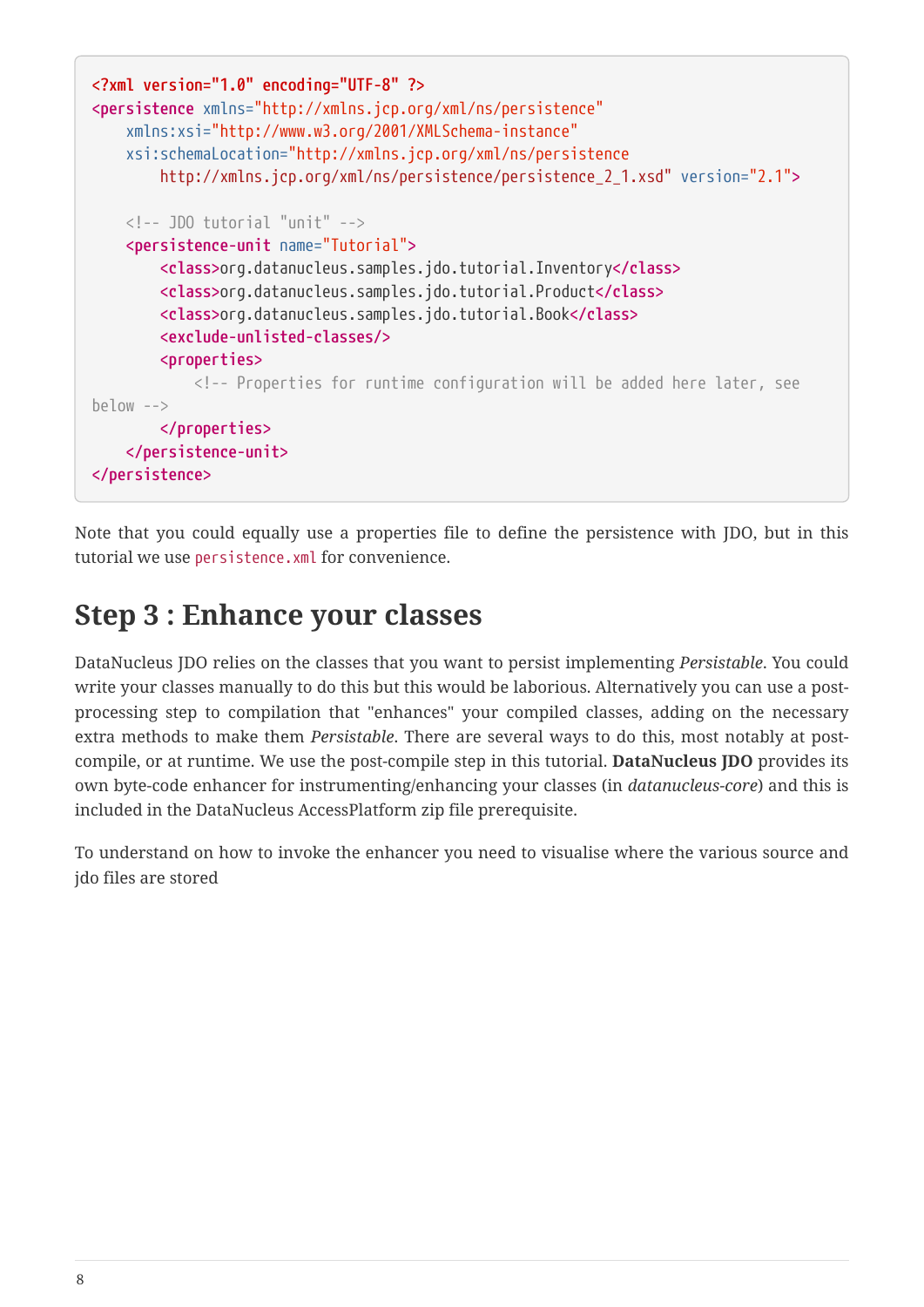src/main/java/org/datanucleus/samples/jdo/tutorial/Book.java src/main/java/org/datanucleus/samples/jdo/tutorial/Inventory.java src/main/java/org/datanucleus/samples/jdo/tutorial/Product.java src/main/resources/META-INF/persistence.xml

```
target/classes/org/datanucleus/samples/jdo/tutorial/Book.class
target/classes/org/datanucleus/samples/jdo/tutorial/Inventory.class
target/classes/org/datanucleus/samples/jdo/tutorial/Product.class
```
[when using Ant] lib/javax.jdo.jar lib/datanucleus-core.jar lib/datanucleus-api-jdo.jar

The first thing to do is compile your domain/model classes. You can do this in any way you wish, but the downloadable JAR provides an Ant task, and a Maven project to do this for you.

Using Ant : ant compile Using Maven2 : mvn compile

To enhance classes using the DataNucleus Enhancer, you need to invoke a command something like this from the root of your project.

```
# Using Ant :
ant enhance
# Using Maven : (this is usually done automatically after the "compile" goal)
mvn datanucleus:enhance
# Manually on Linux/Unix :
java -cp target/classes:lib/datanucleus-core.jar:lib/datanucleus-api-
jdo.jar:lib/javax.jdo.jar
       org.datanucleus.enhancer.DataNucleusEnhancer -pu Tutorial
# Manually on Windows :
java -cp target\classes;lib\datanucleus-core.jar;lib\datanucleus-api-
jdo.jar;lib\javax.jdo.jar
       org.datanucleus.enhancer.DataNucleusEnhancer -pu Tutorial
# [Command shown on many lines to aid reading - should be on single line]
```
This command enhances the .class files that have @PersistenceCapable annotations. If you accidentally omitted this step, at the point of running your application and trying to persist an object, you would get a *ClassNotPersistenceCapableException* thrown. The use of the enhancer is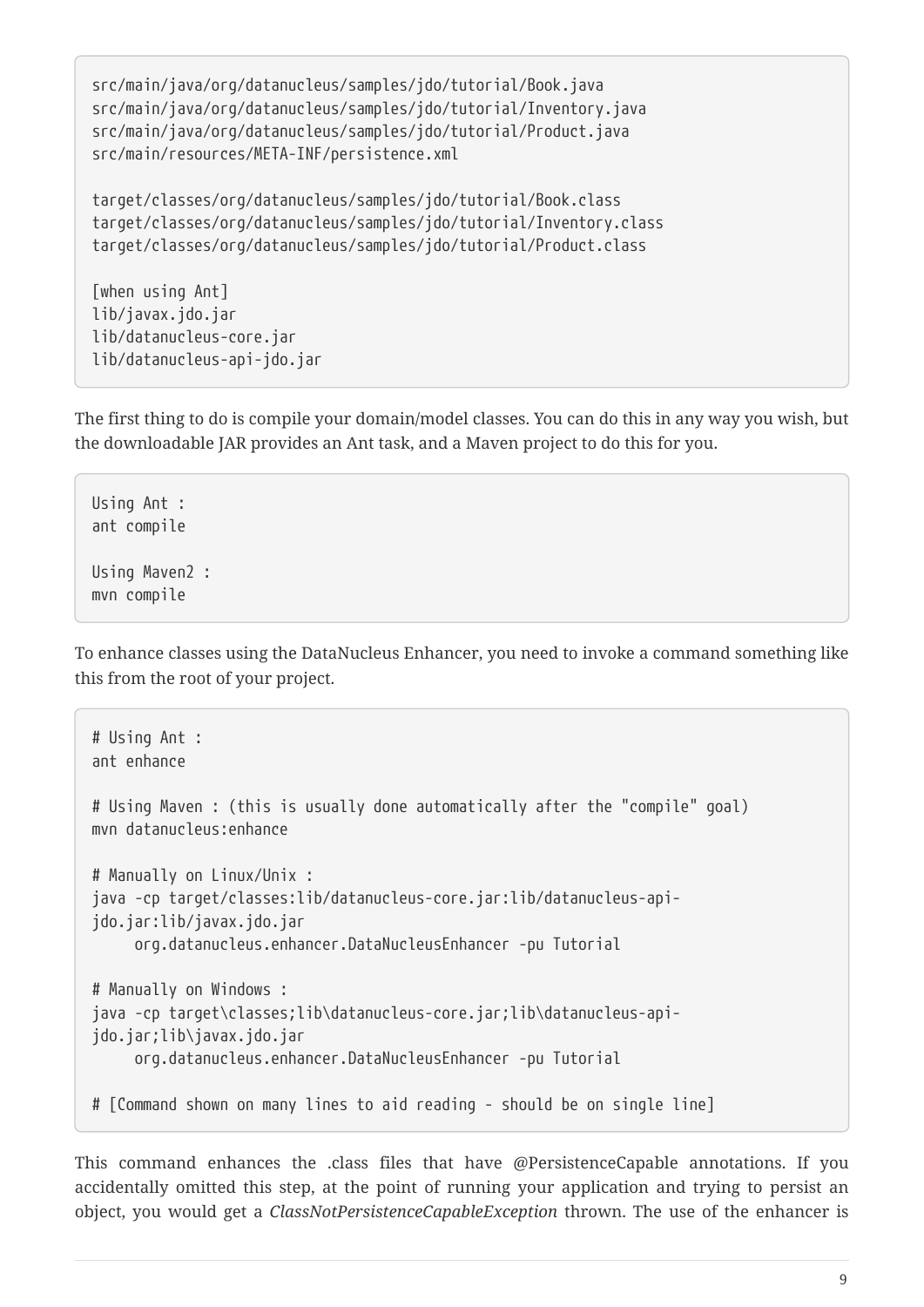documented in more detail in the [Enhancer Guide](enhancer.html). The output of this step are a set of class files that represent *PersistenceCapable* classes.

### <span id="page-11-0"></span>**Step 4 : Write the code to persist objects of your classes**

Writing your own classes to be persisted is the start point, but you now need to define which objects of these classes are actually persisted, and when. Interaction with the persistence framework of JDO is performed via a PersistenceManager. This provides methods for persisting of objects, removal of objects, querying for persisted objects, etc. This section gives examples of typical scenarios encountered in an application.

The initial step is to obtain access to a PersistenceManager, which you do as follows

```
PersistenceManagerFactory pmf = JDOHelper.getPersistenceManagerFactory("Tutorial");
PersistenceManager pm = pmf.getPersistenceManager();
```
Now that the application has a PersistenceManager it can persist objects. This is performed as follows

```
Transaction tx=pm.currentTransaction();
try
{
      tx.begin();
      Inventory inv = new Inventory("My Inventory");
      Product product = new Product("Sony Discman", "A standard discman from Sony",
49.99);
      inv.getProducts().add(product);
      pm.makePersistent(inv);
      tx.commit();
}
finally
{
      if (tx.isActive())
      {
          tx.rollback();
      }
      pm.close();
}
```
Note the following

- We have persisted the *Inventory* but since this referenced the *Product* then that is also persisted.
- The *finally* step is important to tidy up any connection to the datastore, and close the PersistenceManager

If you want to retrieve an object from persistent storage, something like this will give what you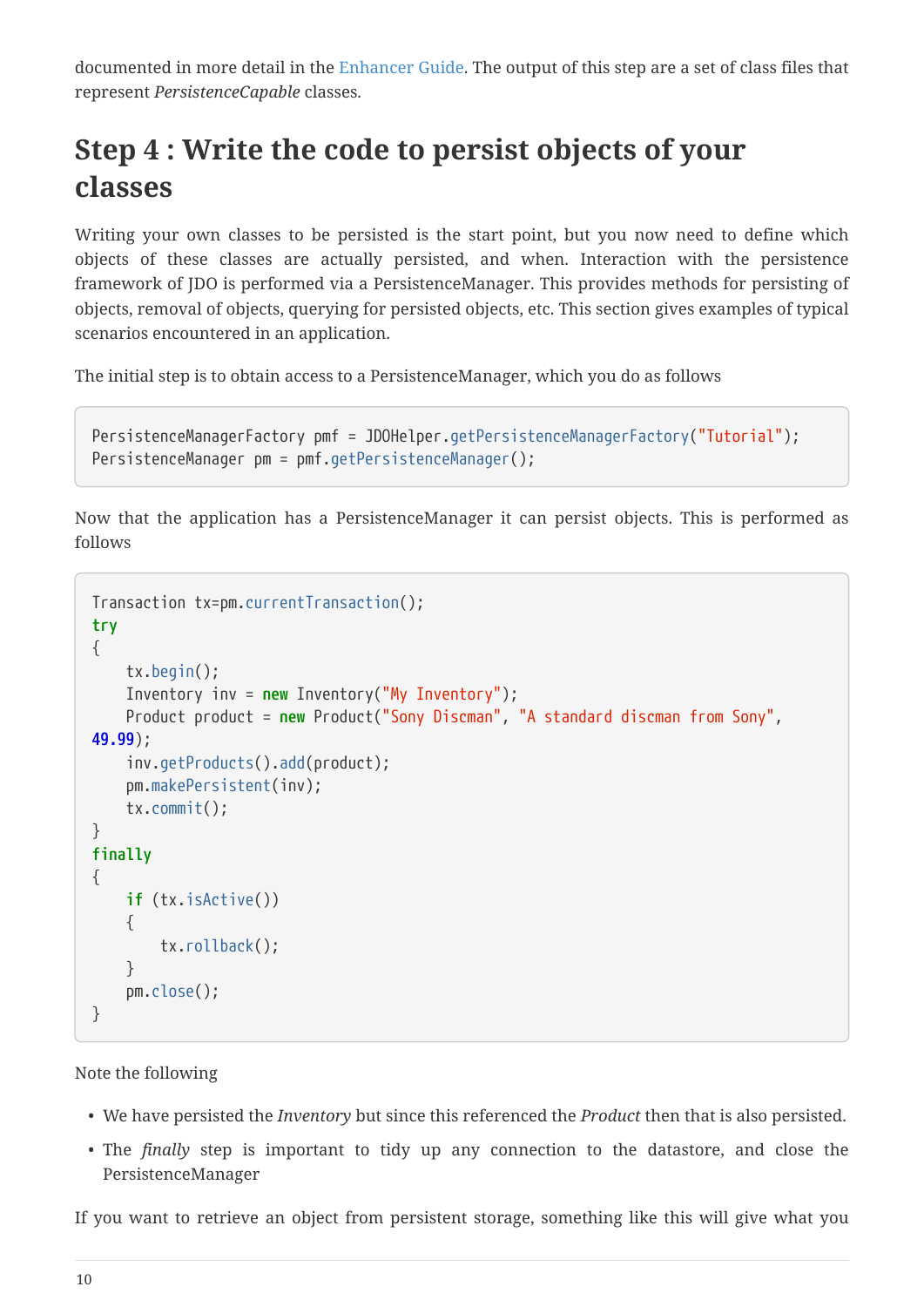need. This uses a "Query", and retrieves all Product objects that have a price below 150.00, ordering them in ascending price order.

```
Transaction tx = pm.currentTransaction();try
{
      tx.begin();
      Query q = pm.newQuery("SELECT FROM " + Product.class.getName() + " WHERE price <
150.00 ORDER BY price ASC");
      List<Product> products = (List<Product>)q.execute();
      Iterator<Product> iter = products.iterator();
      while (iter.hasNext())
      {
        Product p = iter.next();
          ... (use the retrieved objects)
      }
      tx.commit();
}
finally
{
      if (tx.isActive())
      {
          tx.rollback();
      }
      pm.close();
}
```
If you want to delete an object from persistence, you would perform an operation something like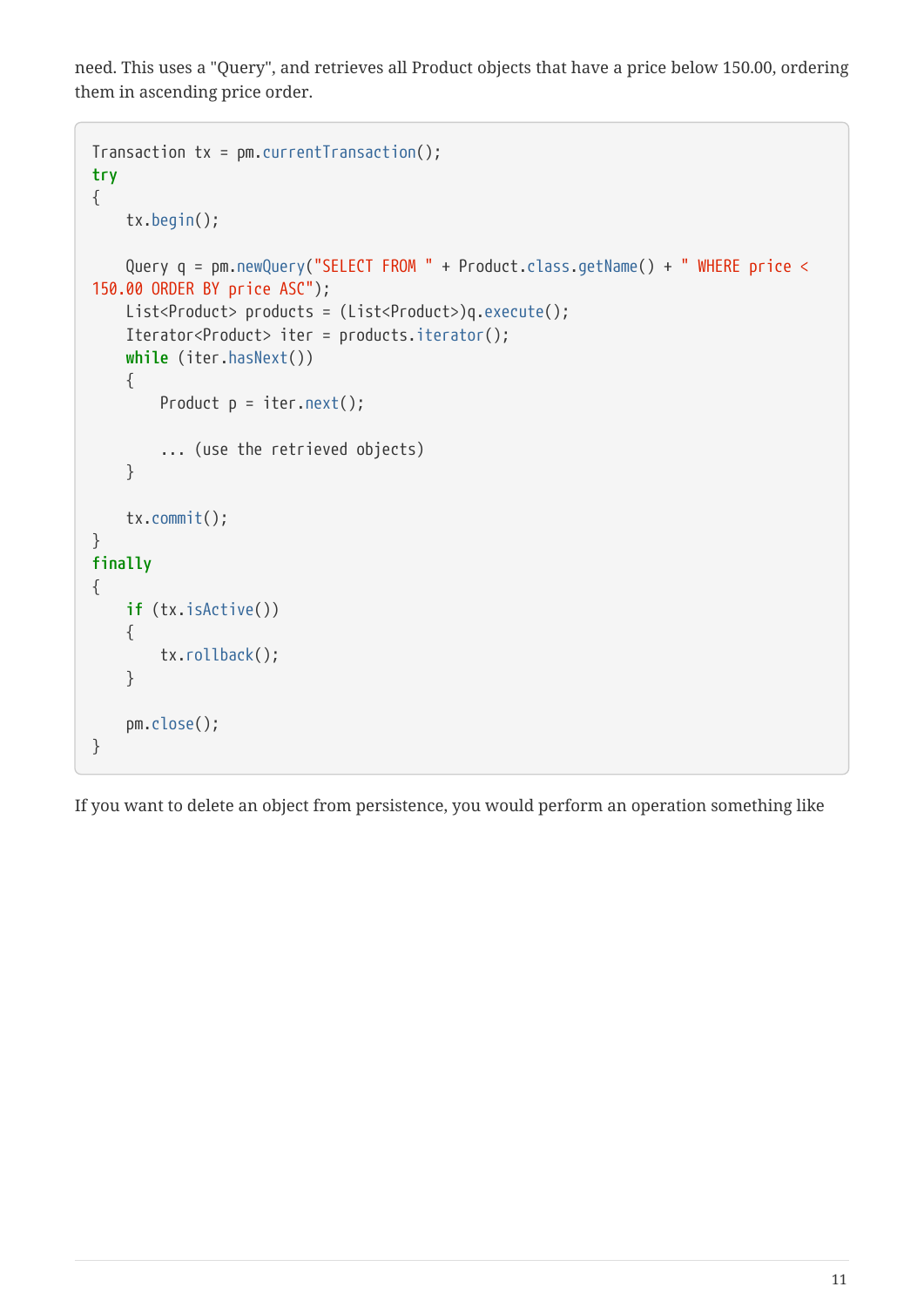```
Transaction tx = pm.currentTransaction();
try
{
      tx.begin();
      ... (retrieval of objects etc)
      pm.deletePersistent(product);
      tx.commit();
}
finally
{
      if (tx.isActive())
      {
           tx.rollback();
      }
      pm.close();
}
```
Clearly you can perform a large range of operations on objects. We can't hope to show all of these here. Any good JDO book will provide many examples.

#### <span id="page-13-0"></span>**Step 5 : Run your application**

To run your JDO-enabled application will require a few things to be available in the Java CLASSPATH, these being

- Any persistence.xml file for the PersistenceManagerFactory creation
- Any JDO XML MetaData files for your persistable classes (not used in this example)
- Any datastore driver classes (e.g JDBC driver for RDBMS, Datastax driver for Cassandra, etc) needed for accessing your datastore
- The javax.jdo JAR (defining the JDO interface)
- The datanucleus-core, datanucleus-api-jdo and datanucleus-{datastore} (for the datastore you are using, e.g *datanucleus-rdbms* when using RDBMS)

After that it is simply a question of starting your application and all should be taken care of.

In our case we need to update the persistence.xml with the persistence properties defining the datastore (the *properties* section of the file we showed earlier).

Firstly for RDBMS (H2 in this case)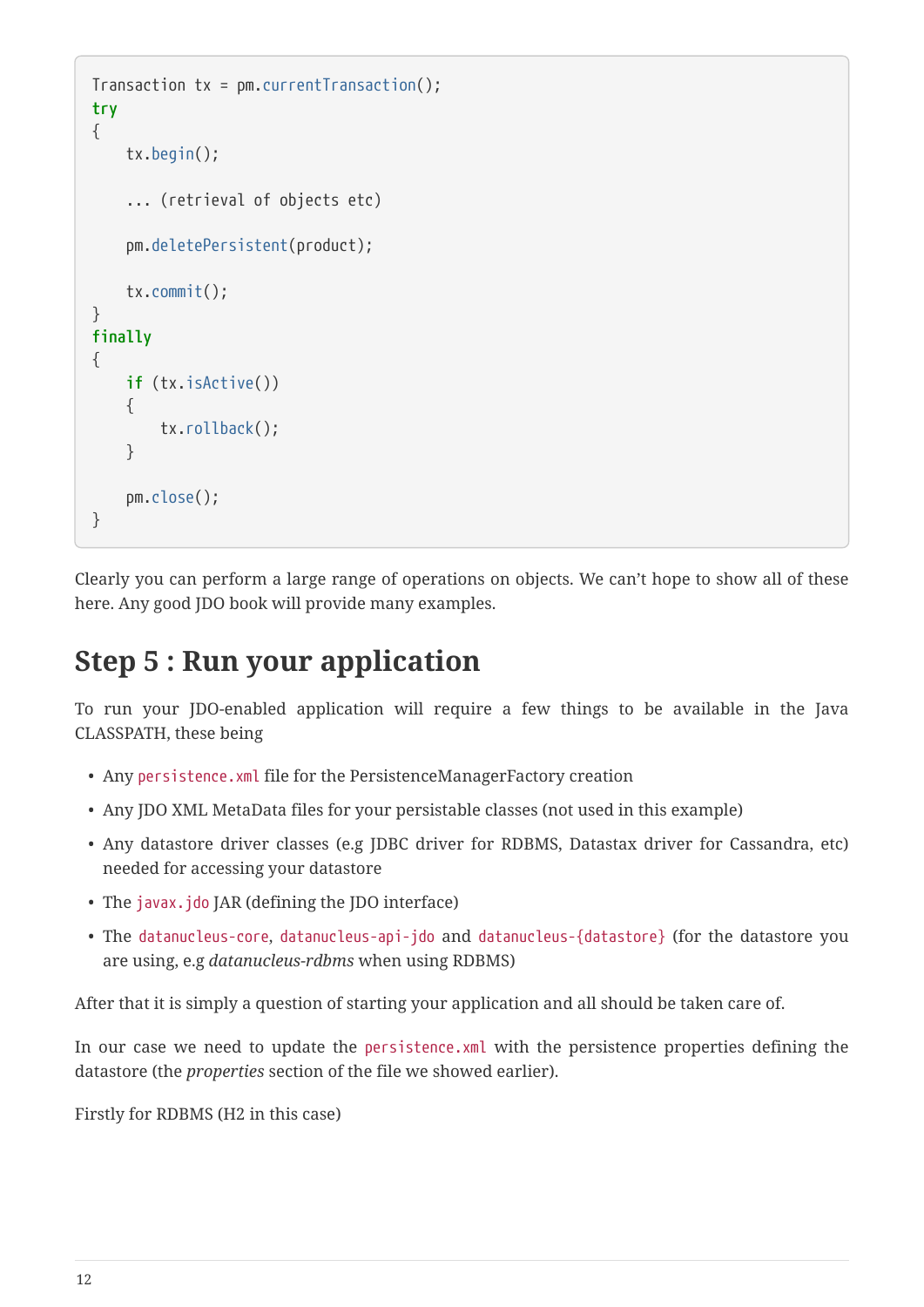```
<properties>
      <property name="javax.jdo.option.ConnectionURL" value="jdbc:h2:mem:nucleus1"/>
      <property name="javax.jdo.option.ConnectionDriverName" value="org.h2.Driver"/>
      <property name="javax.jdo.option.ConnectionUserName" value="sa"/>
      <property name="javax.jdo.option.ConnectionPassword" value=""/>
      <property name="datanucleus.schema.autoCreateAll" value="true"/>
</properties>
```
If we had wanted to persist to Cassandra then this would be

```
<properties>
      <property name="javax.jdo.option.ConnectionURL" value="cassandra:"/>
      <property name="javax.jdo.mapping.Schema" value="schema1"/>
      <property name="datanucleus.schema.autoCreateAll" value="true"/>
</properties>
```
or for MongoDB then this would be

```
<properties>
      <property name="javax.jdo.option.ConnectionURL" value="mongodb:/nucleus1"/>
      <property name="datanucleus.schema.autoCreateAll" value="true"/>
</properties>
```
and so on. If you look at the persistence.xml of the downloadable sample project it has a full range of different datastores listed to uncomment as required

You can access the DataNucleus Log file by specifying the [logging](../logging.html) configuration properties, and any messages from DataNucleus will be output in the normal way. The DataNucleus log is a very powerful way of finding problems since it can list all SQL actually sent to the datastore as well as many other parts of the persistence process.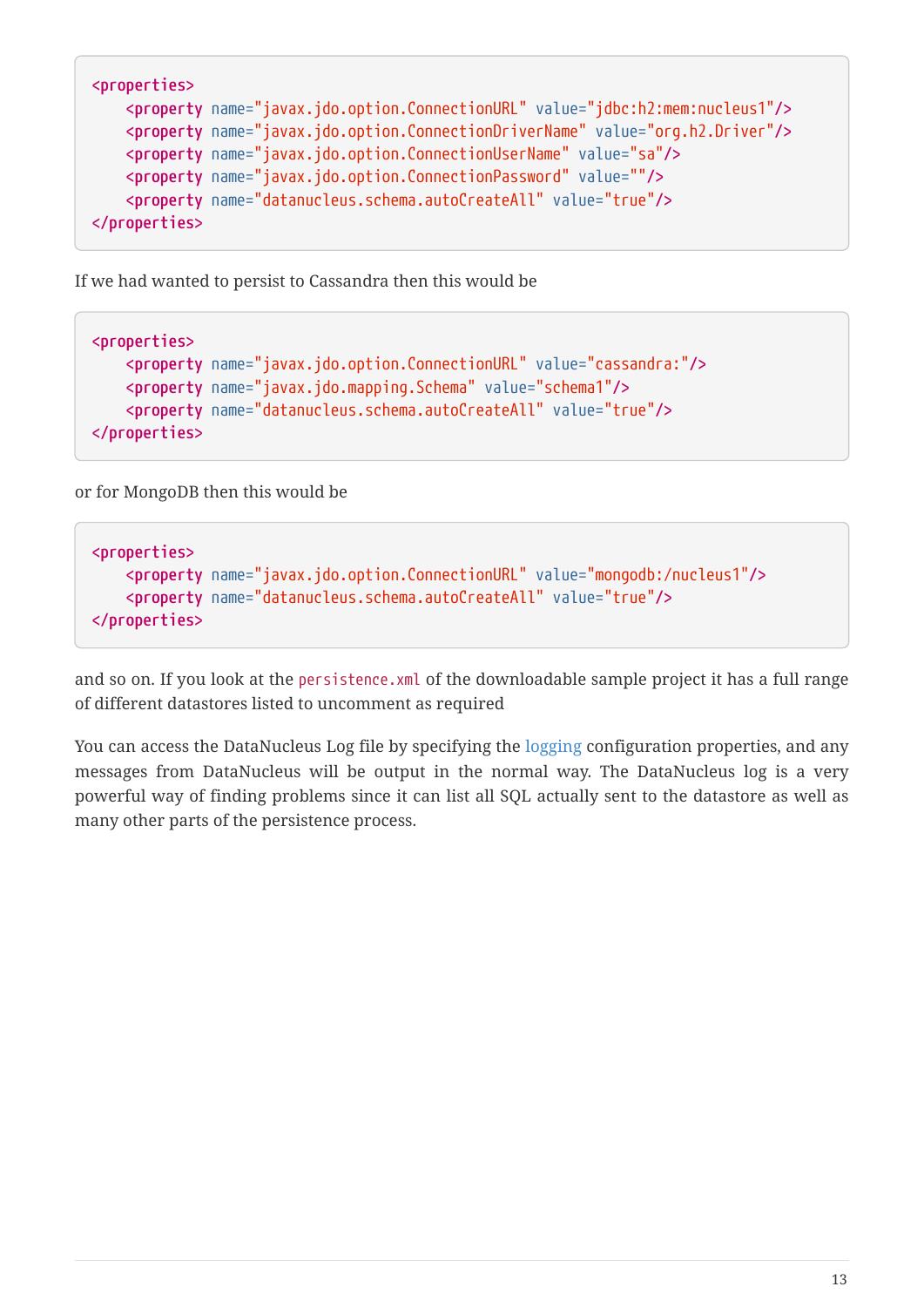```
# Using Ant (you need the included "persistence.xml" to specify your database)
ant run
# Using Maven:
mvn exec:java
# Manually on Linux/Unix :
java -cp lib/javax.jdo.jar:lib/datanucleus-core.jar:lib/datanucleus-{datastore}.jar:
           lib/datanucleus-api-jdo.jar:lib/{jdbc-driver}.jar:target/classes/:.
               org.datanucleus.samples.jdo.tutorial.Main
# Manually on Windows :
java -cp lib\javax.jdo.jar;lib\datanucleus-core.jar;lib\datanucleus-{datastore}.jar;
           lib\datanucleus-api-jdo.jar;lib\{jdbc-driver}.jar;target\classes\;.
               org.datanucleus.samples.jdo.tutorial.Main
Output :
DataNucleus Tutorial
=============
Persisting products
Product and Book have been persisted
Retrieving Extent for Products
> Product : Sony Discman [A standard discman from Sony]
> Book : JRR Tolkien - Lord of the Rings by Tolkien
Executing Query for Products with price below 150.00
> Book : JRR Tolkien - Lord of the Rings by Tolkien
Deleting all products from persistence
Deleted 2 products
End of Tutorial
```
#### <span id="page-15-0"></span>**Step 6 : Controlling the schema**

We haven't yet looked at controlling the schema generated for these classes. Now let's pay more attention to this part by defining XML Metadata for the schema. Now we will define an ORM XML metadata file to map the classes to the schema. With JDO you have various options as far as where this XML MetaData files is placed in the file structure, and whether they refer to a single class, or multiple classes in a package.

Firstly for RDBMS (H2 in this case) we define a file package-hsql.orm containing ORM mapping for both classes.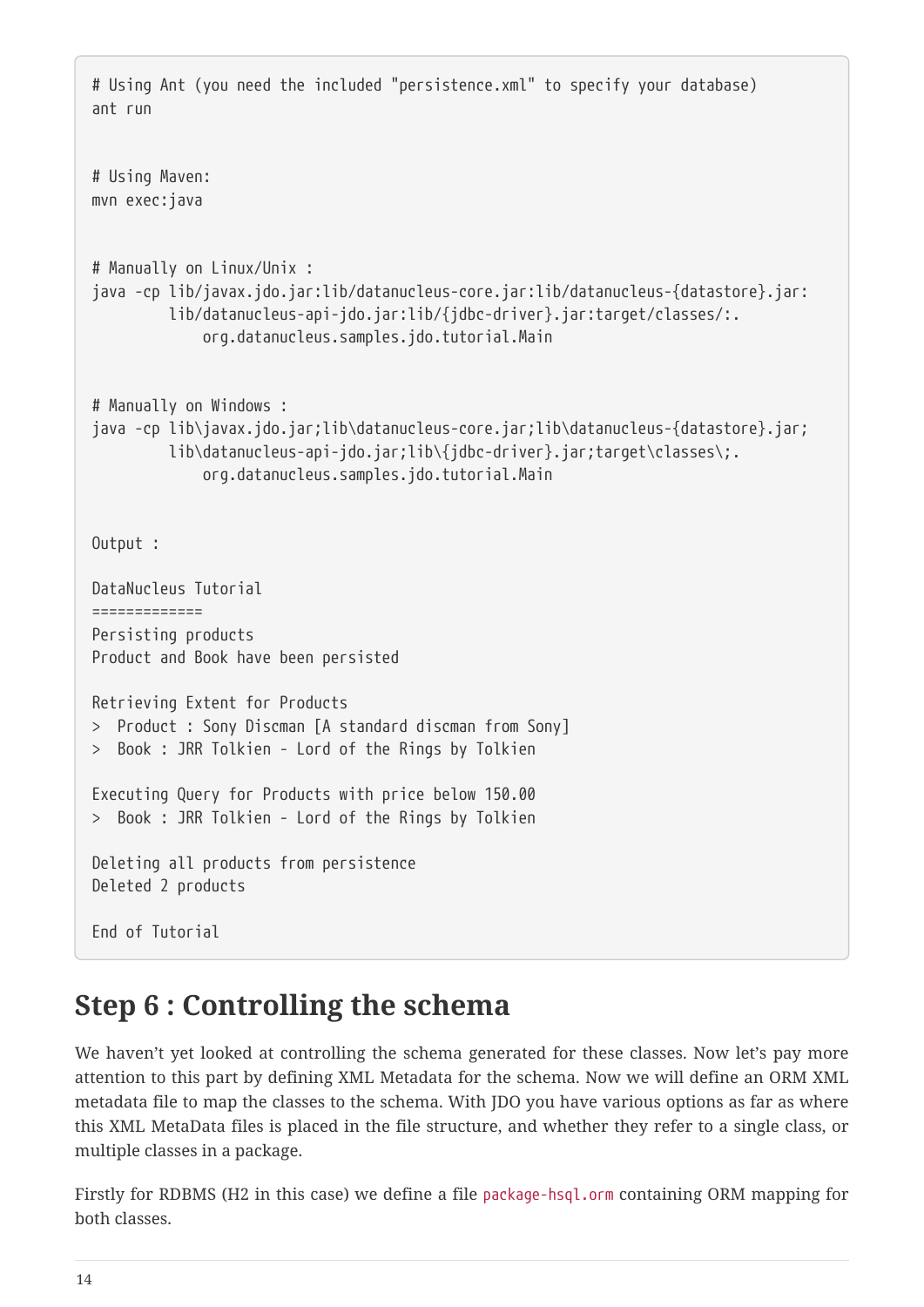```
<?xml version="1.0"?>
<!DOCTYPE orm SYSTEM "file:/javax/jdo/orm.dtd">
<orm>
      <package name="org.datanucleus.samples.jdo.tutorial">
          <class name="Inventory" table="INVENTORIES">
               <field name="name">
                   <column name="INVENTORY_NAME" length="100"/>
               </field>
               <field name="products" table="INVENTORY_PRODUCTS">
                   <join/>
               </field>
          </class>
          <class name="Product" table="PRODUCTS">
               <inheritance strategy="new-table"/>
               <field name="id">
                   <column name="PRODUCT_ID"/>
               </field>
               <field name="name">
                   <column name="PRODUCT_NAME" length="100"/>
               </field>
          </class>
          <class name="Book" table="BOOKS">
               <inheritance strategy="new-table"/>
               <field name="author">
                   <column length="40"/>
               </field>
               <field name="isbn">
                   <column length="20" jdbc-type="CHAR"/>
               </field>
               <field name="publisher">
                   <column length="40"/>
               </field>
          </class>
      </package>
</orm>
```
If we had been persisting to Cassandra then we would define a file package-cassandra.orm containing ORM mapping for both classes.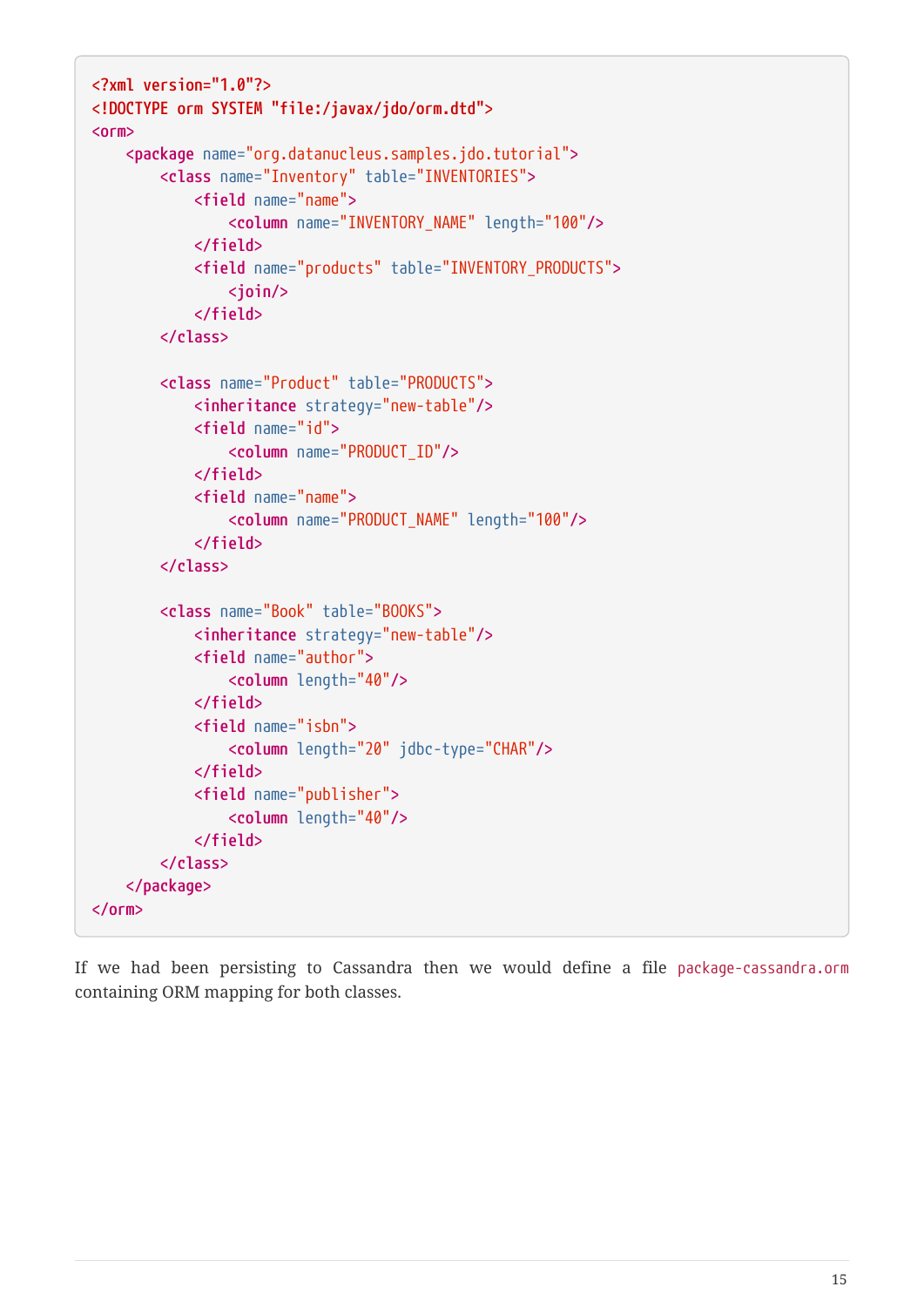```
<?xml version="1.0"?>
<!DOCTYPE orm SYSTEM "file:/javax/jdo/orm.dtd">
<orm>
      <package name="org.datanucleus.samples.jdo.tutorial">
          <class name="Inventory" table="Inventories">
               <field name="name">
                   <column name="Name" length="100"/>
               </field>
               <field name="products"/>
          </class>
          <class name="Product" table="Products">
               <inheritance strategy="complete-table"/>
               <field name="id">
                   <column name="Id"/>
               </field>
               <field name="name">
                   <column name="Name"/>
               </field>
               <field name="description">
                   <column name="Description"/>
               </field>
               <field name="price">
                   <column name="Price"/>
               </field>
          </class>
          <class name="Book" table="Books">
               <inheritance strategy="complete-table"/>
               <field name="Product.id">
                   <column name="Id"/>
               </field>
               <field name="author">
                   <column name="Author"/>
               </field>
               <field name="isbn">
                   <column name="ISBN"/>
               </field>
               <field name="publisher">
                   <column name="Publisher"/>
               </field>
          </class>
      </package>
</orm>
```
Again, the downloadable sample has package-{datastore}.orm files for many different datastores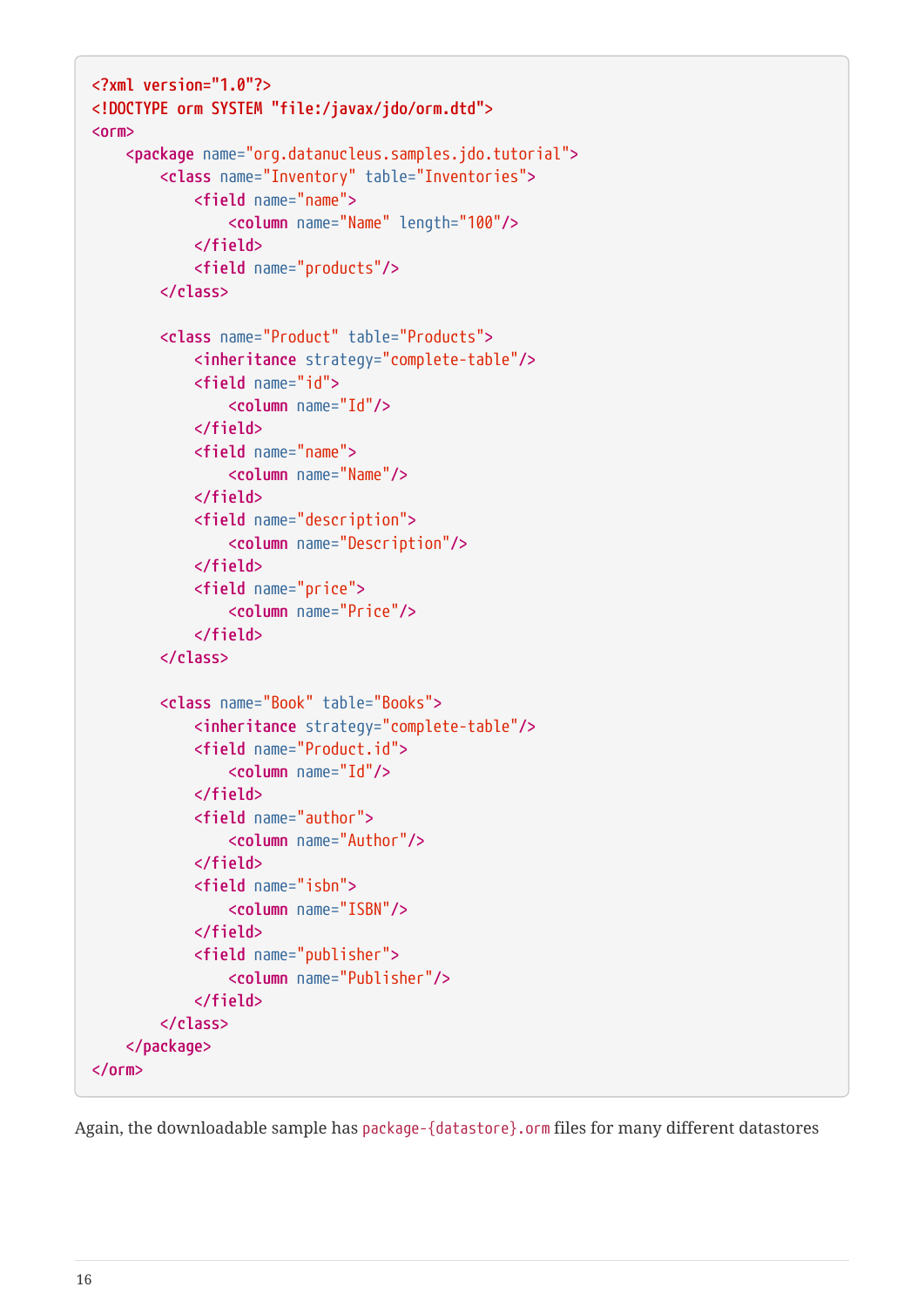#### <span id="page-18-0"></span>**Step 7 : Generate any schema required for your domain classes**

This step is optional, depending on whether you have an existing database schema. If you haven't, at this point you can use the [SchemaTool](persistence.html#schematool) to generate the tables where these domain objects will be persisted. DataNucleus SchemaTool is a command line utility (it can be invoked from Maven/Ant in a similar way to how the Enhancer is invoked).

The first thing to do is to add an extra property to your persistence.xml to specify which database mapping is used (so it can locate the ORM XML metadata file).

So for H2 the *properties* section becomes

```
<properties>
      <property name="javax.jdo.option.ConnectionURL" value="jdbc:h2:mem:nucleus1"/>
      <property name="javax.jdo.option.ConnectionDriverName" value="org.h2.Driver"/>
      <property name="javax.jdo.option.ConnectionUserName" value="sa"/>
      <property name="javax.jdo.option.ConnectionPassword" value=""/>
      <property name="javax.jdo.option.Mapping" value="h2"/>
      <property name="datanucleus.schema.autoCreateAll" value="true"/>
</properties>
```
Similarly for Cassandra it would be

```
<properties>
      <property name="javax.jdo.option.ConnectionURL" value="cassandra:"/>
      <property name="javax.jdo.mapping.Schema" value="schema1"/>
      <property name="datanucleus.schema.autoCreateAll" value="true"/>
      <property name="javax.jdo.option.Mapping" value="cassandra"/>
</properties>
```
and so on.

Now we need to run DataNucleus SchemaTool. For our case above you would do something like this